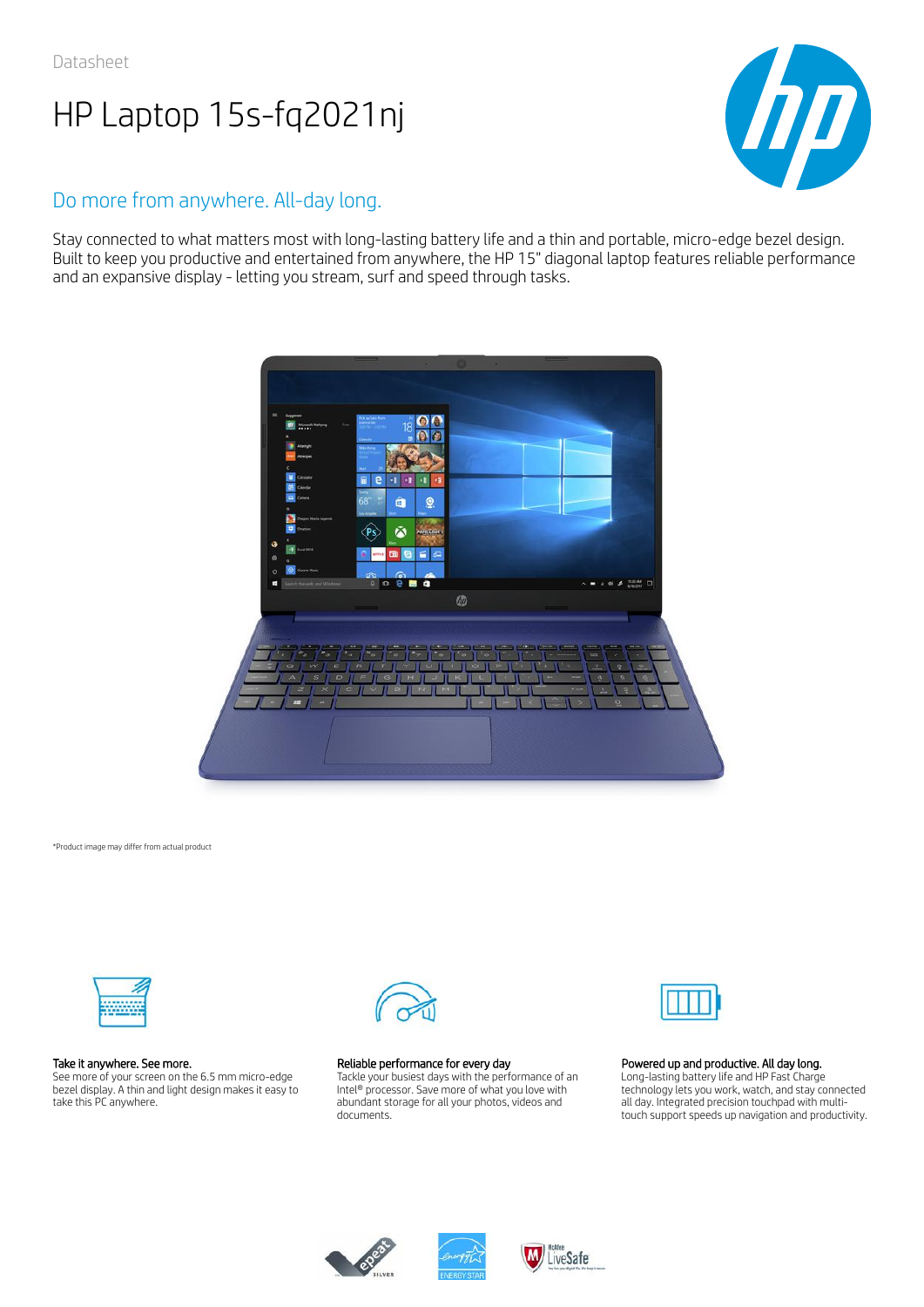## Featuring

#### Windows 10

Do great things confidently with the familiar feel of Windows - only better.<sup>1</sup>

#### Exceptional experience, anywhere

11th Gen Intel® Core™ processors bring the perfect combination of features to make you unstoppable. Get things done fast with high performance, instant responsiveness and best-in-class connectivity.  $^{\bar{z}}$ 

#### Full HD display

Sit back and enjoy crystal-clear visuals and images with the vibrant quality of 2 million pixels. The 1920 x 1080 resolution gives all your digital content a new dimension. 3

#### Anti-glare panel

Enjoy the sun and your favorite content with this anti-glare panel. Nonreflective and low gloss means you'll get less glare while you're outside.

#### PCIe SSD storage

Boot up in seconds with lightning fast speed with up to 256 GB PCIe SSD storage.

#### Wi-Fi 5 (2x2) & Bluetooth® 5.0 (802.11a/b/g/n/ac)

Never worry about spotty Internet and weak connections. Stay powerfully connected to Wi-Fi and to Bluetooth® accessories with the latest Wi-Fi 5 (2x2) WLAN adapter and Bluetooth® 5.0.<sup>4</sup>

#### MU-MIMO supported

If you have several MU-MIMO devices in your home, MU-MIMO support works in combination with a MU-MIMO router to maximize network traffic for a smoother online experience.

#### DDR4 RAM

Designed to run more efficiently and more reliably at faster speeds, DDR4 is the future of RAM. With its higher bandwidth, everything from multi-tasking to playing games gets a performance boost.

#### SuperSpeed USB Type-C® 5Gbps signaling data rate

Plug in your external storage with this SuperSpeed USB Type-C® port, featuring 5Gbps signaling data rate. And it's reversible, so you never have to worry about plugging in upside down. 5

#### SD and Micro SD card reader

Simply insert an SD or Micro SD card and increase your device's storage for more movies, photos, and music, or easily access any content you have stored on an existing card.

#### Full-sized keyboard

The full-sized keyboard allows you to work anywhere, with 1.5mm key travel for typing comfort and total productivity.

#### HP Imagepad with multi-touch gesture

This true multi-touch touchpad supports four finger gestures and lets you scroll, zoom, and navigate with a simple touch.

#### HP True Vision HD Camera

Video chat in vibrant clarity, even in low light and make every conversation a face-to-face experience for a better way to stay in touch.<sup>6</sup>

#### Dropbox cloud storage

Store and synchronize your content online with Dropbox. Get 25 GB of storage for one year to access, manage, and share your photos, music, and files from anywhere with Internet access.<sup>7</sup>

#### McAfee® LiveSafe™

Protect your operating system with a free 30-day McAfee® LiveSafe™ subscription.<sup>8</sup>

#### Micro-edge display

See more of your screen with a micro-edge display that maximizes your viewing area.

#### Dual speakers

Pump up the volume to your favorite music, movie or game with dual-stereo speakers.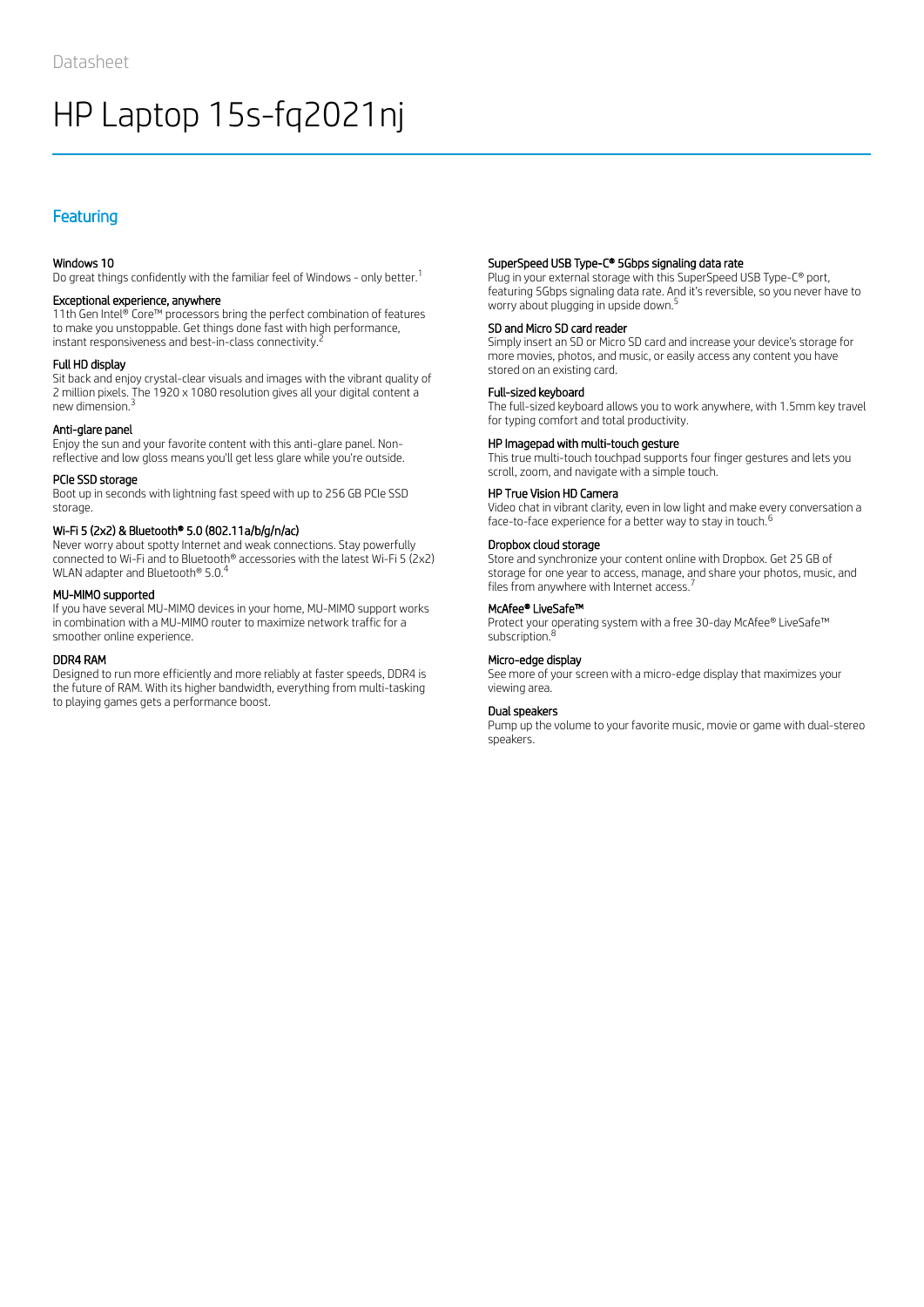





#### \*Product image may differ from actual product

## Specifications

### **Performance**

### Operating system

Windows 10 Home 64 **Processor**<br>Intel® Core™ i5-1135G7 (up to 4.2 GHz with Intel® Turbo Boost Technology, 8 MB L3 cache, 4 cores) 6,7

Processor family: 11th Generation Intel® Core™ i5 processor Chipset

### Intel® Integrated SoC

**Memory**<br>8 GB DDR4-2666 SDRAM (2 x 4 GB) Transfer rates up to 2666 MT/s. Number of user-accessible: 0

#### **Storage**

256 GB PCIe® NVMe™ M.2 SSD Optical drive not included Dropbox<sup>1</sup>

#### **Graphics**

Integrated: Intel® Iris® X<sup>e</sup> Graphics; Audio

Dual speakers **Display** 

39.6 cm (15.6") diagonal, FHD (1920 x 1080), IPS, micro-edge, anti-glare, 250 nits, 45%  $NTSC<sup>17</sup>$ Screen-to-body ratio<br>82.12%<sup>18</sup> 82.12% Power 45 W Smart AC power adapter;

Battery type 3-cell, 41 Wh Li-ion; 210 g;

Battery and Power Up to  $7$  hours and 15 minutes<sup>3</sup>; Supports battery fast charge: approximately 50% in 45 minutes<sup>5</sup> Maximum battery life video playback<br>Un to 9 hours and 15 minutes <sup>10</sup> Up to 9 hours and 15 minutes

#### **Connectivity**

Wireless connectivity

Realtek RTL8822CE 802.11a/b/g/n/ac (2x2) Wi-Fi® and Bluetooth® 5 combo 14 Miracast compatible; MU-MIMO supported

### Ports

1 SuperSpeed USB Type-C® 5Gbps signaling rate; 2 SuperSpeed USB Type-A 5Gbps signaling rate; 1 HDMI 1.4b; 1 AC smart pin; 1 headphone/microphone combo 1 multi-format SD media card reader

#### Webcam

HP True Vision 720p HD camera with integrated dual array digital microphones

#### **Design**

Product color Indigo blue Textured mesh knit finish

## **Software**

**HP apps**<br>HP 3D DriveGuard; HP Audio Switch; HP CoolSense; HP JumpStart; HP Support Assistant Software **Software**<br>Netflix; ExpressVPN (30 day free trial); 1 month trial for new Microsoft 365 customers<sup>24</sup> Service & support McAfee LiveSa 2

### Additional information

#### Part Number P/N: 308J7EA #ABT

UPC/EAN code: 195697248313 **Energy efficiency compliance**<br>ENERGY STAR® certified; EPEAT® Silver registered **Weight** 1.69 kg;

Packed: 2.2 kg Weight Note: Weight varies by configuration **Dimensions** 

35.85 x 24.2 x 1.79 cm; Packed: 30.5 x 52 x 6.9 cm Dimension Note: Dimensions vary by configuration

#### Warranty

1 year limited parts, labour, and pickup and return service; You can expand the warranty coverage of your product to reach up to 3 years in total; for more information, check with your HP reseller.

#### Keyboard

Full-size, jet black keyboard with numeric keypad

HP Imagepad with multi-touch gesture support; Precision Touchpad Support Security management Fingerprint reader not available